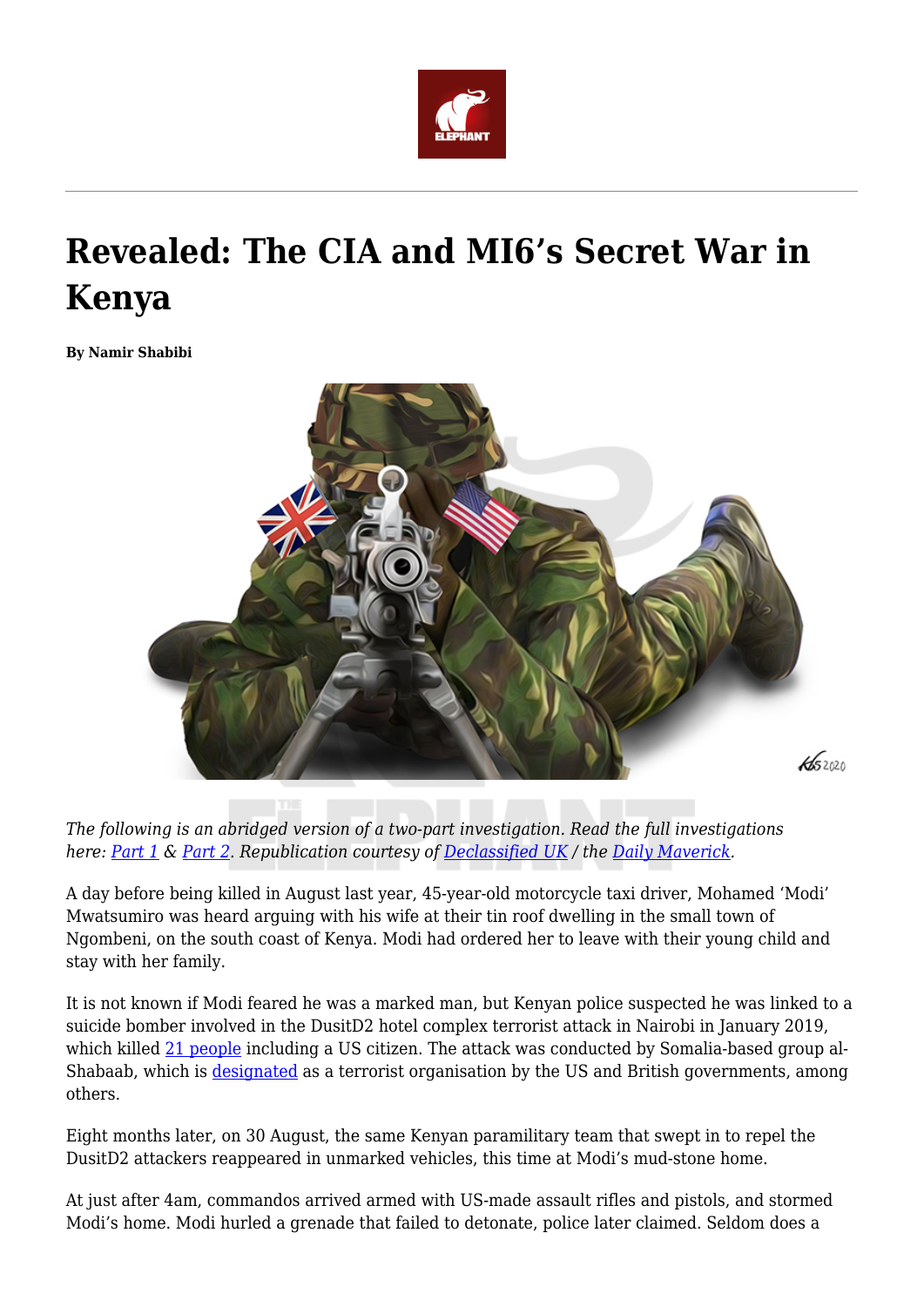suspect emerge alive in such raids. Modi was no exception.

### **A covert war**

The commandos belonged to the Rapid Response Team (RRT), a clandestine 'special team' of the Kenyan paramilitary General Service Unit's Recce Company. The RRT was set up, equipped, trained and is guided on tactical counter-terror operations by America's Central Intelligence Agency (CIA), a *Declassified UK* investigation can reveal.

Informally known as the Rendition Operations Team, the RRT is composed of around 60 police commandos.

The CIA's covert programme, which began in 2004, is managed by a paramilitary liaison officer at the US embassy in Kenya's capital Nairobi, but has until now successfully avoided public scrutiny.

The creation of the RRT was "an indigenous solution to an indigenous problem", a former senior CIA counter-terrorism official told *Declassified*. "It puts a unit under our control for when we have targets that we feel need to go down."

Based on interviews with over two dozen CIA, US State Department and Kenyan intelligence, paramilitary and police officers, this investigation has found that in its 16 years of operation, the CIA-backed team has been responsible for the capture of high value terror suspects, as well as rendition operations, killings and alleged summary executions.

Clandestine Kenyan team has been paid and assisted by the CIA to take down terror suspects since 2004.

The American and British governments provide covert support to Kenya in order to help it defeat al-Shabaab, an al-Qaeda-linked group that has carried out dozens of deadly attacks in Kenya. Its most high profile atrocities have been on Nairobi's Westgate shopping mall in 2013, where it [killed](https://www.theguardian.com/world/2013/oct/04/westgate-mall-attacks-kenya) 67 people and on Garissa University in 2015 which [killed](https://www.bbc.co.uk/news/world-africa-48621924) 148.

While the precise number of RRT kill or capture raids against terror suspects is unknown due to the clandestine nature of the force's operations, *Declassified* has investigated over a dozen cases.

In many instances, suspects raided by the RRT have ended up dead, with a police spokesperson subsequently claiming the target was armed and dangerous. But this investigation has also found cases of mistaken killings and alleged summary executions.

"The present government targets [people] in extrajudicial killings", former Kenyan vice president, Kalonzo Musyoka said. Describing the killings as "unconstitutional", he added, "This has spread bitterness…but because we are doing the bidding of the West in the war on terror, they are allowed to."

Khelef Khalifa, chair of Kenyan human rights organisation Muhuri, said: "When these extrajudicial killings happen, Muslims feel they are under siege because they cannot comprehend why the government cannot arrest these people and take them to court, instead of killing them."

#### **Mistaken killing**

On 28 October 2012, the RRT conducted another pre-dawn raid, this time in Kenya's coastal town of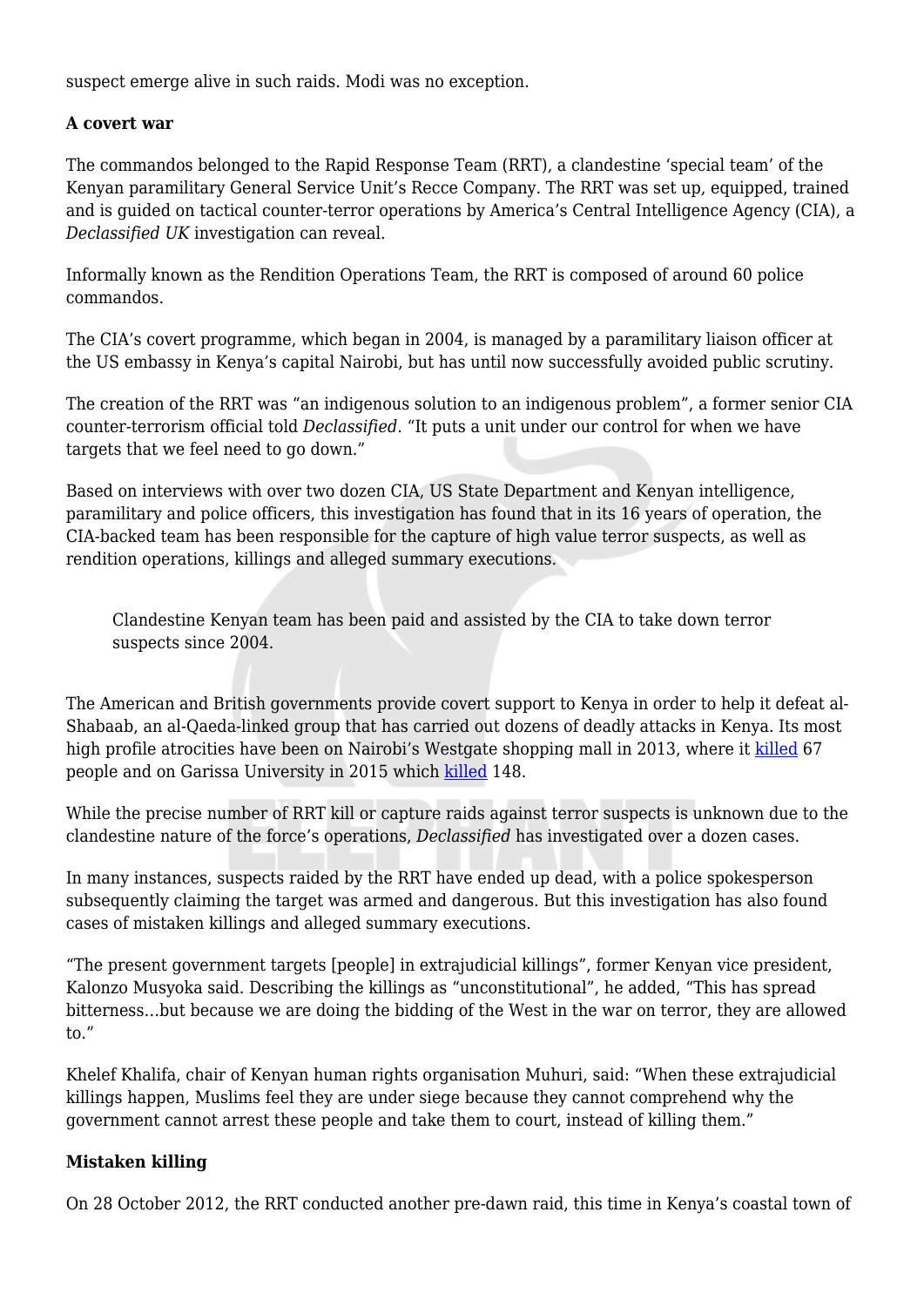Mombasa. The team was hunting for Fuad Abubakar Manswab, the alleged mastermind of a foiled 2011 terror attack in Mombasa. Manswab was thought to be "armed and dangerous," a Kenyan officer said, and the RRT were instructed to "eliminate" him.

But an intelligence informant had mistakenly led the paramilitary team to the home of Omar Faraj, who worked as a cashier at a local butcher.

Unaware they were targeting the wrong home, RRT commandos broke down the door and fired tear gas inside. Faraj's wife, Rahma Ali, remembers watching the officers open fire on her husband, who was balanced on a flowerpot trying to climb the wall. They hit him in the temple, and he fell back on top of her, blood streaming from his head. Faraj died but his wife survived.

Current and former members of the RRT stressed their objectives prioritise capture over killing. However, they all confirmed that any perceived threat or resistance from targets is to be met with lethal force.

"When we were trained on threats, we were taught human rights come later. If you have this bad guy and you cannot get him for interrogation then you'd better execute [him]", said one of a dozen current and former Kenyan paramilitary officers who spoke on condition of anonymity.

When suspects disappear or turn up dead, the Kenyan government rarely undertakes a formal investigation. According to Maria Burnett, former East Africa director for Human Rights Watch, out of hundreds of extrajudicial killings that have taken place during counter-terrorism operations in Kenya in recent years, "only a small handful" had been seriously scrutinised.

The former senior US official said, "There's never a real investigation by the Kenyan government. They don't want to get to the bottom of it. It's just not going to happen."

Sometimes, though, targets are taken alive. In 2010, Kenyan police kidnapped and rendered the suspected militants behind the al-Shabaab-inspired [bombings](https://www.bbc.co.uk/news/10593771) of a rugby club and restaurant in Kampala, Uganda, to face interrogation by American, British and Ugandan agents.

One RRT officer recalled a US-sponsored rendition operation to Uganda. RRT operatives captured the suspect in Nairobi, drove him overland to the western border, and then handed him over to their Ugandan counterparts. The CIA handlers "even gave us fuel for the vehicles and our upkeep all the journey", an RRT officer said.

## **The US and UK hand**

Housed at a secretive base in the town of Ruiru, east of Nairobi, the CIA paramilitary liaison provides the RRT with regular financial support, including allowances for operations and bonuses for successful missions. RRT officers confirmed receiving the equivalent of a 30% "boost" to their salaries per month.

The RRT also receives weapons and equipment from the CIA, including M4 carbines, pistols, grenade launchers, body armour, and CS grenades.

RRT sources independently confirmed that the team is not to be deployed by its Kenyan command for tactical anti-terror operations without the knowledge and consent of its US embassy handlers. The exceptions are for rapid response to high-profile terror attacks and for the diplomatic protection of foreign dignitaries.

Setting the RRT up, in 2004 the CIA paid for 18 commandos – dubbed 'Team 18' – to fly to the US for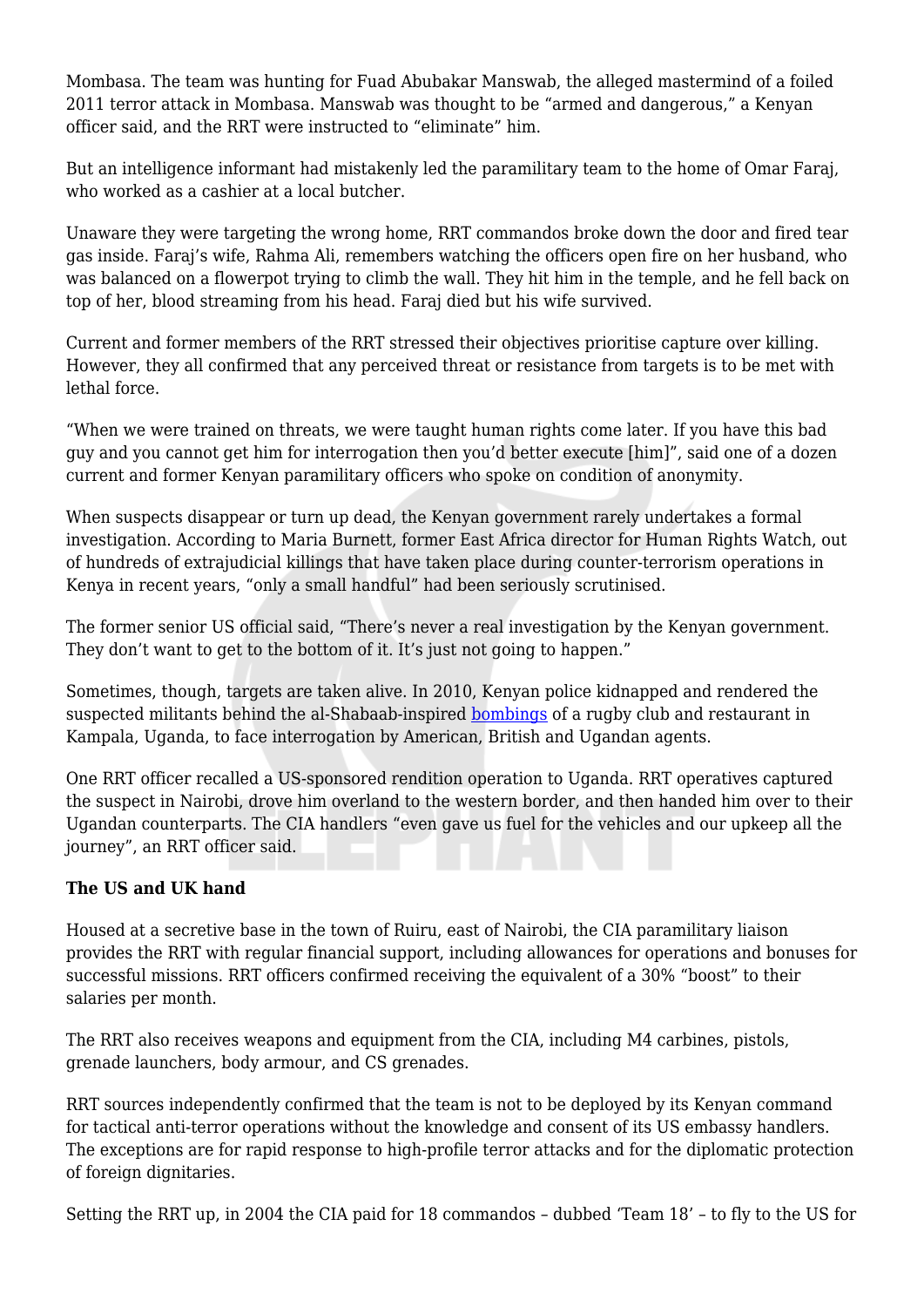SWAT-style training in rendition and disruption operations, including surveillance, storming a building, close-quarter battle, and weapons handling at locations that include Annapolis Naval Academy in Maryland. The CIA has provided advanced versions of the training to dozens of RRT paramilitary officers over the past 16 years.

But the CIA paramilitary liaison, based at the US embassy in Nairobi, is also directly involved in planning some of the RRT's operations. Occasionally, CIA operatives themselves have participated in operations by helping to plan raids and track the target. "If they really, really want the results, they will even assist directly," one mid-ranking Kenyan paramilitary officer said.

Members of the secretive Kenyan team say their American handlers have done little to hold it accountable as its operational tempo increased dramatically after Kenya's 2011 [invasion](https://www.foreignaffairs.com/articles/africa/2011-11-15/why-kenya-invaded-somalia) of Somalia provoked a wave of domestic terror attacks.

Working closely with its counterparts at the Counterterrorism Unit of Kenya's National Intelligence Service (NIS), the CIA identifies suspects and prepares target packages – intelligence and analysis on a given suspect – that include actionable intelligence.

In formulating the target packages, CIA officers in Nairobi work closely with MI6, Britain's foreign intelligence service, which relies on its long-standing human intelligence network to find and track targets and infiltrate militant circles.

"The Brits were worried", a former senior CIA counter-terrorism official said, noting the influx of British 'jihadi tourism' to Somalia, via Kenya, after 2010. "Because they had a lot of British cases and I mean British citizens. In some respect I think the British kids were showing up there before some of our guys, before the American citizens started going to be suicide bombers."

Unlike the CIA, actionable intelligence from MI6 does not reach the RRT paramilitaries directly, but through its CIA and NIS counterparts.

MI6 also collaborates with a team of Kenyan intelligence officers, as part of a liaison cell within NIS' Counter-terrorism Unit, codenamed ARCTIC, Kenyan and US intelligence officials confirmed. At times, the NIS ARCTIC cell works directly with RRT operatives in finding targets and fixing their location before sending in the paramilitary team.

#### **Avoiding detection**

Multiple RRT officers, who operate in plainclothes when on tactical counter-terror assignments, admitted using unmarked cars hired from private companies and swapping between private or unregistered number plates, in order to avoid identification.

*Declassified* has also learned that since 2004, RRT operatives have disguised themselves as aid workers when on operation in refugee camps such as Dadaab in eastern Kenya or Kakuma in the northwest.

Britain's MI6 plays a key role in identifying suspects for a 'kill or capture' list and finding and fixing their location.

Maria Burnett said she had "long-standing concerns that some Kenyan security forces make considerable efforts to conceal their identity, especially during counter-terrorism operations." She added: "Such efforts are not only contrary to Kenyan law; they ultimately work to shield perpetrators